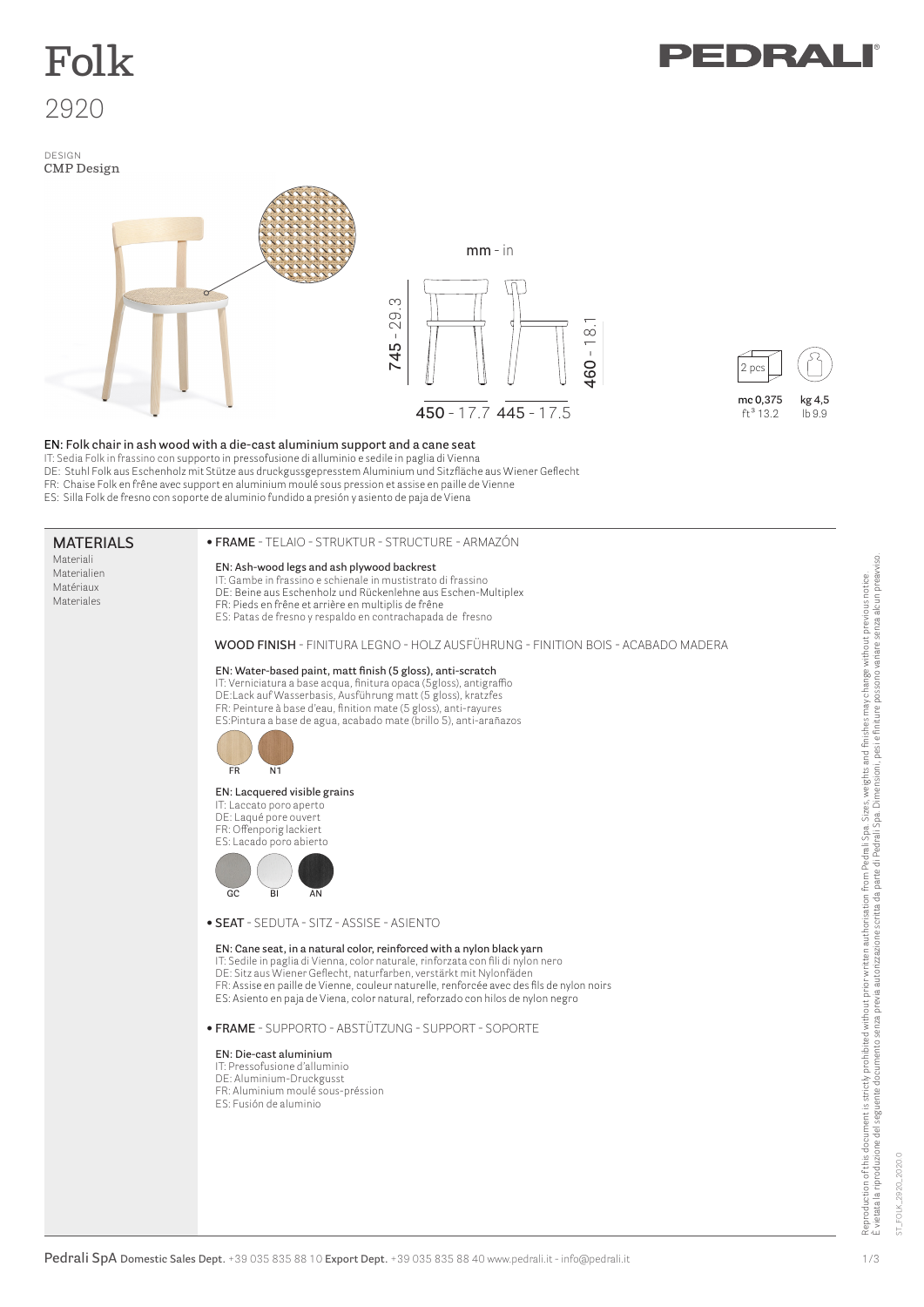

# **Folk** 2920

#### design **CMP Design**



Reproduction of this document is strictly prohibited without prior written authorisation from Pedrali Spa. Sizes, weights and finishes may change without previous notice.<br>È vietata la riproduzione del seguente documento se È vietata la riproduzione del seguente documento senza previa autorizzazione scritta da parte di Pedrali Spa. Dimensioni, pesi e finiture possono variare senza alcun preavviso. Reproduction of this document is strictly prohibited without prior written authorisation from Pedrali Spa. Sizes, weights and finishes may change without previous notice.

ST\_FOLK\_2920\_2020.0

ST\_FOLK\_2920\_2020.0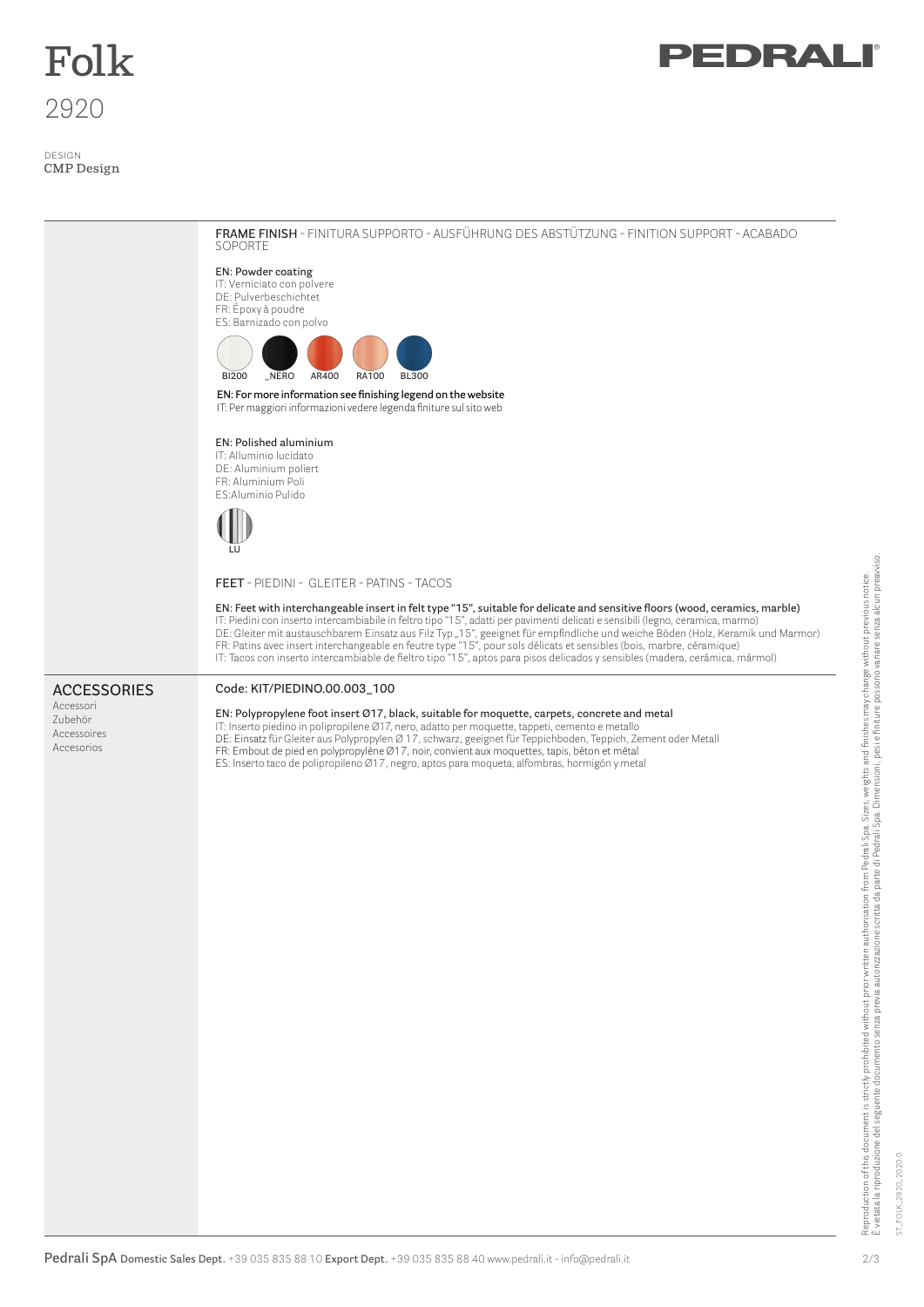**Folk** 2930







ft<sup>3</sup> 13.2  $\overline{10}$  11

#### **EN: Folk chair in ash wood with support in die-cast aluminium**

IT: Sedia Folk in frassino con supporto in pressofusione di alluminio

DE: Stuhl Folk aus Esche mit Aluminiumdruckguss

FR: Chaise Folk en frêne avec support en aluminium moulé sous pression

ES: Silla Folk de fresno con soporte en fundición de aluminio

## **MATERIALS**

Materiali Materialien Matériaux Materiales

**• FRAME** - TELAIO - STRUKTUR - STRUCTURE - ARMAZÓN

#### **EN: Ash-wood legs and ash plywood backrest**

IT: Gambe in frassino e schienale in mustistrato di frassino DE: Beine aus Eschenholz und Rückenlehne aus Eschen-Multiplex FR: Pieds en frêne et arrière en multiplis de frêne ES: Patas de fresno y respaldo en contrachapada de fresno

**• SEAT** - SEDUTA - SITZ - ASSISE - ASIENTO

#### **EN: Seat in ash plywood**

IT: Sedile in multistrato di frassino DE: Sitz aus Eschen-Multiplex FR: Assise en contreplaqué de frêne ES: Asiento de madera contrachapada de fresno

 **WOOD FINISH** - FINITURA LEGNO - HOLZ AUSFÜHRUNG - FINITION BOIS - ACABADO MADERA

#### **EN: Water-based paint, matt finish (5 gloss), anti-scratch**

IT: Verniciatura a base acqua, finitura opaca (5gloss), antigraffio DE:Lack auf Wasserbasis, Ausführung matt (5 gloss), kratzfes FR: Peinture à base d'eau, finition mate (5 gloss), anti-rayures ES:Pintura a base de agua, acabado mate (brillo 5), anti-arañazos



**EN: Lacquered visible grains** IT: Laccato poro aperto DE: Laqué pore ouvert

FR: Offenporig lackiert ES: Lacado poro abierto



**• FRAME** - SUPPORTO - ABSTÜTZUNG - SUPPORT - SOPORTE

# **EN: Die-cast aluminium**

IT: Pressofusione d'alluminio DE: Aluminium-Druckgusst FR: Aluminium moulé sous-préssion ES: Fusión de aluminio



ST\_FOLK\_2930\_2020.1

ST\_FOLK\_2930\_2020.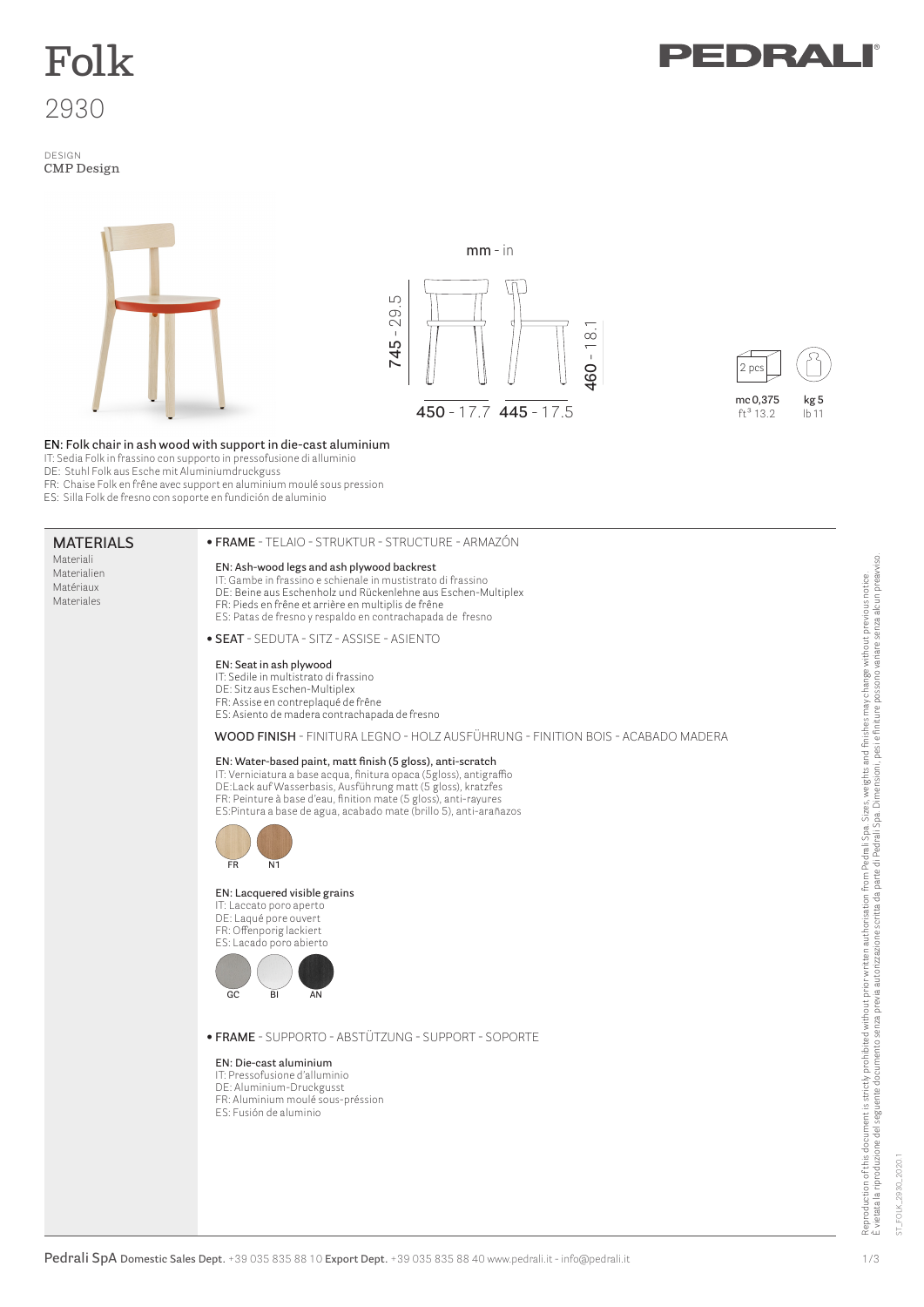

# **Folk** 2930

#### design **CMP Design**



ST\_FOLK\_2930\_2020.1

ST\_FOLK\_2930\_2020.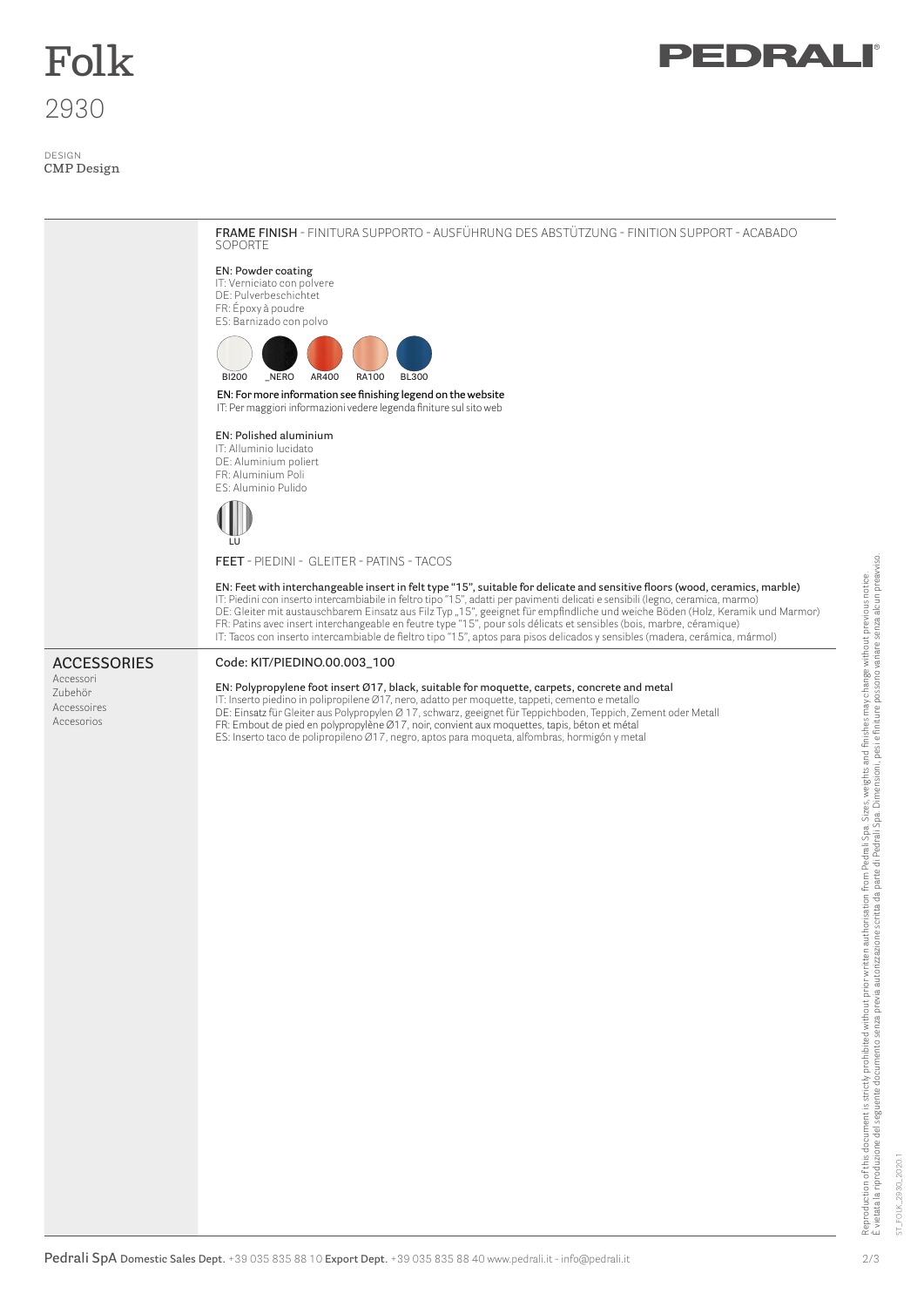

# **REGULATIONS AND CERTIFICATES**

Normative e Certificazioni Bestimmungen und Zertifikat Normatives et certifications Normativas y certificados

**• RESISTANCE TEST** - TEST DI RESISTENZA - TEST ZUR BELASTBARKEIT - TEST DE RÉSISTANCE - PRUEBA DE RESISTENCIA

**EN 1728:2012, 6.4 - EN 16139:2013, L2 EN 1728:2012, 6.5 - EN 16139:2013, L2 EN 1728:2012, 6.17 - EN 16139:2013, L2**

**• PRODUCT CERTIFICATIONS** - CERTIFICAZIONI DI PRODOTTO - PRODUKTZERTIFIZIERUNGEN - CERTIFICATIONS DE PRODUITS - CERTIFICACIONES DE PRODUCTO

**EN: FSCTM certified product** IT: Prodotto certificato FSC DE: Zertifiziertes Produkt FSC™ FR: Produit certifié FSC™ ES: Producto certificado FSCTM



**• ENVIRONMENTAL IMPACT** - IMPATTO AMBIENTALE - UMWELTBELASTUNG - IMPACT DUR L'ENVIRONNEMENT - IMPACTO AMBIENTAL

**EN: 100% Demountable product - 100% Recyclable material** IT: Prodotto 100% disassemblabile - 100% Materiali riciclabili DE: Produkt 100% demontierbar - 100% Material recyclingfähig FR: Produit 100% démontable - 100% Matériau recyclable ES: Producto 100% desmontable - 100% Materiales reciclables

**• COMPANY CERTIFICATIONS** - CERTIFICAZIONI AZIENDALI - UNTERNEHMENSZERTIFIZIERUNGEN - CERTIFICATIONS D'ENTREPRISE - CERTIFICACIONES DE LA EMPRESA

**ISO 14001 Enviromental management system** Sistema di gestione ambientale

**ISO 9001 Quality management system** Sistema di gestione della qualità



**FSC CERTIFICATE Certificate Registration SA - COC - 003864 License Code FSC - C114358**

EDRAI





ST\_FOLK\_2930\_2020.1

ST\_FOLK\_2930\_2020.